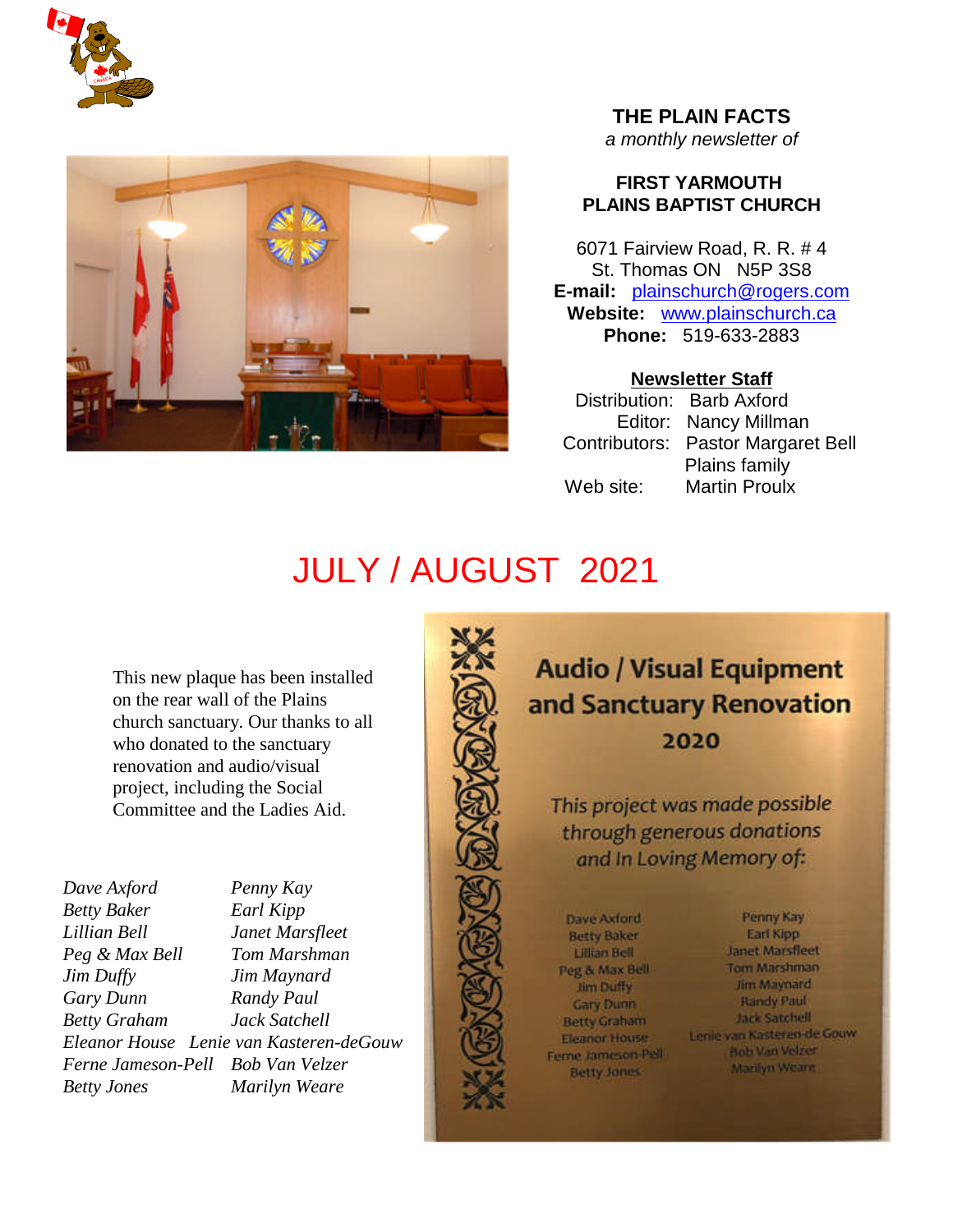

Marilyn Cartwright Rae Axford Jenny and family Vera Martin Milton Springer **Deanna** Jill & Gerry Coull Jason & Michelle Carnegie Larry Mizon Carl & Leena Sibley Faith Seabrook Cherie Doyon Sally Paul **Rose** Rose Nendy Lessard Betty Plaunt<br>
Jean Lammiman John Doner Charlie Rewbotham Paula Welter Jean Lammiman John Doner Charlie Rewbotham

**PRAYER CONCERNS** *To protect the privacy concerns of our families, friends, neighbours and church family, it is requested that before names are submitted to the Pastor for prayer, or are put on the Plain Facts prayer list, permission be sought and granted from the individuals to be named, or from family members who have been given*

Karl and Donna Crocker and the family of Muriel Crocker Mercer

# **Sunday Scripture Readings**

*express permission to speak on their behalf.*

**July 04-Pentecost 6 July 11-Pentecost 7 July 18-Pentecost 8** 2 Corinthians 12: 2-10 Psalm 24 Ephesians 2: 11-22 Mark 6: 1-13 Ephesians 1: 3-14 Mark 6: 30-34, 53-56

Mark 6: 14-29



### **In Sympathy**

The love and prayers of our Plains family is extended to the family of Muriel (Ashton) Crocker Mercer who died on June 5, 2021. She was 95 years. She was the wife of the late Jack Crocker (1981) and the late F. A. "John" Mercer (2004), and mother of Karl Crocker (Donna), Betty McCallum (Kenneth), Jane Watters (late Bob), Gail Hartop (Bart), Donald Crocker (Rita), and the late Carol Betterley (George). Muriel was a long-time faithful member of New Sarum Baptist Church and a friend to the Plains. She will be dearly missed by her family and church family. Her grandson, Rev. Chris Crocker officiated the grave side service in Orwell Cemetery on Thursday, June 10.



**Thank you** so much for the beautiful floral arrangement. Carl and Leena Sibley

**Thank you** to my Plains Church Family for the lovely flowers that I received for my 93rd birthday. (June 11) Toots Gillard

To my church family, **Thank you** for all your phone calls...emails...cards and the thoughtful Timmies gift card. **Thank you** Margie for your prayers and encouragement.

You have all made my treatments easier and I will be feeling better soon. Charlie Rewbotham

To my Plains family, it's so nice to finally be home from my long hospital stay. And your very pretty flowers really put a smile on my face and brighten my room. **Thank you** all so much and Margie, **Thank you** for you for your prayers. Jean Lammiman

To my Plains family, **Thank You** for the beautiful flower arrangement I received after my cataract surgery. Marion Maynard

**Thank you** to our Plains family for the flowers we received for our 40<sup>th</sup> Anniversary (June 6, 2021).

Stephen and Carolyn Plaunt

What did the beaver say to the maple tree? It's been nice gnawing you.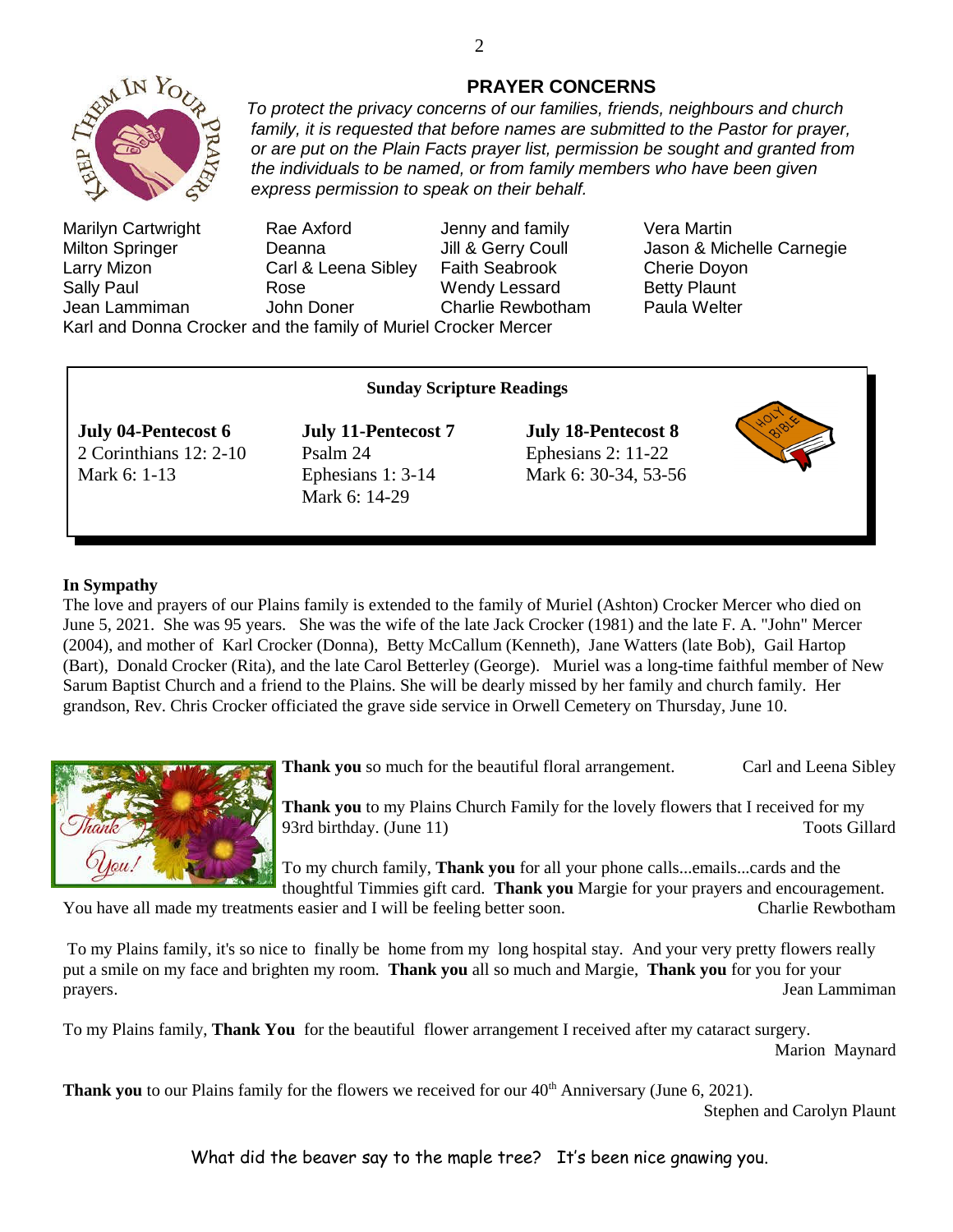**July 01 Thur CANADA DAY**

**July 04 Sun Communion Sunday**

Pastor Bell will be on vacation for 4 weeks starting Sunday July 18 to Tuesday, August 17, 2021.

A variety of Plains You Tube services may be revisited. There will not be Zoom coffee breaks until Margaret returns.

Feel free to contact the deacons: Betty Rewbotham, Wayne Dale, Linda Willand and Todd Noble if you need assistance, prayer, information etc.

The Pastor and deacons will continue to monitor the provincial regulations over the summer. We want everybody to move forward safely, with faith and confidence in each other and in our God who is always with us …and is in this , with us!

- $2<sup>nd</sup>$  $3<sup>rd</sup>$  $5^{\mathsf{th}}$  $5<sup>th</sup>$  $6<sup>th</sup>$  $7<sup>th</sup>$  $8<sup>th</sup>$  $10<sup>th</sup>$  Anna Woodhouse  $28<sup>th</sup>$  Kathy Weare  $12<sup>th</sup>$  Carolyn Chesterfield  $31<sup>st</sup>$  Erene Mifsud
- **JULY BIRTHDAYS ANNIVERSARIES** Carl Sibley 21<sup>st</sup> Don Ferguson 7<sup>th</sup> John & Sherry Doner<br>Michael Sargeant 25<sup>th</sup> Wavne Higgs 25<sup>th</sup> Tim & Cathy McCarth th Sherri Doner 25th Aria MacCallum 26th John & Carrie Bolt

- Bob Limon **12<sup>th</sup>** Todd Ruddock 6<sup>th</sup> Karl & Donna Crocker
- Ashley Sawyer  $16<sup>th</sup>$  Greg Graham  $6<sup>th</sup>$  Mike Jackson & Amy Dale
	-
- Michael Sargeant 25<sup>th</sup> Wayne Higgs 15<sup>th</sup> Tim & Cathy McCarthy
- Jeff Wilcox 25<sup>th</sup> Ellen Brekelmans 22<sup>nd</sup> Dave & Carolyn Chesterfield
	-
- Darrin Ralf 26<sup>th</sup> Sharon Axford 28<sup>th</sup> Bob & Donna Limon
- $10<sup>th</sup>$  Gary Higgs  $27<sup>th</sup>$  Mike Jackson  $28<sup>th</sup>$  Ross & Anna Woodhouse



- $1<sup>st</sup>$ Sue Anne MacCallum 16<sup>th</sup> Ken Greenslade<br>Kim Vanderberghe 19<sup>th</sup> Ken Jacklin  $5<sup>th</sup>$ Kim Vanderberghe 19<sup>th</sup> Ken Jacklin 9th Brian 9th Brian Brian Brian & Tiffani<br>19th Brian Brian Brian Brian Brian Brian Brian Brian Brian Brian Brian Brian Brian Brian Brian Brian Brian Bri  $6<sup>th</sup>$ Kolton Dale 22<sup>nd</sup> Marilyn Cartwright 2<br>
23<sup>rd</sup> John Gibbons 23<sup>rd</sup> Afaram  $8<sup>th</sup>$ Karen Cook  $23<sup>rd</sup>$  John Gibbons 15<sup>th</sup> Barbara Axford  $24<sup>th</sup>$  Leslev Micallef 2 15<sup>th</sup> Bodhi MacCallum 25<sup>th</sup> Tyler VanDuynhoven
	-
	-

| <b>AUGUST BIRTHDAYS</b> | <b>ANNIVERSARIES</b> |                           |                  |                                   |
|-------------------------|----------------------|---------------------------|------------------|-----------------------------------|
| าne MacCallum           | $16^{\text{th}}$     | Ken Greenslade            | 7 <sup>th</sup>  | Martin & Laura Penner             |
| anderberghe             | 19 <sup>th</sup>     | Ken Jacklin               | g <sup>th</sup>  | <b>Brian &amp; Tiffany Plaunt</b> |
| Dale                    | 22 <sup>nd</sup>     | <b>Marilyn Cartwright</b> | 20 <sup>th</sup> | Deb & Ramzi Afara                 |
| Cook                    | 23 <sup>rd</sup>     | John Gibbons              | 20 <sup>th</sup> | Zoey & Regina Chen                |
| a Axford                | $24^{\text{th}}$     | <b>Lesley Micallef</b>    | 29 <sup>th</sup> | Steve & Jo-Anne Pettit            |

# **Birthdays & Anniversaries**

We love to celebrate the important milestones in the lives of our church family! If you would like your birthdate or anniversary included in our monthly Newsletter please notify Nancy Millman and you can join the list! Nancy's contact info: anmillman@rogers.com 519-775-2526 The Newsletter Team

3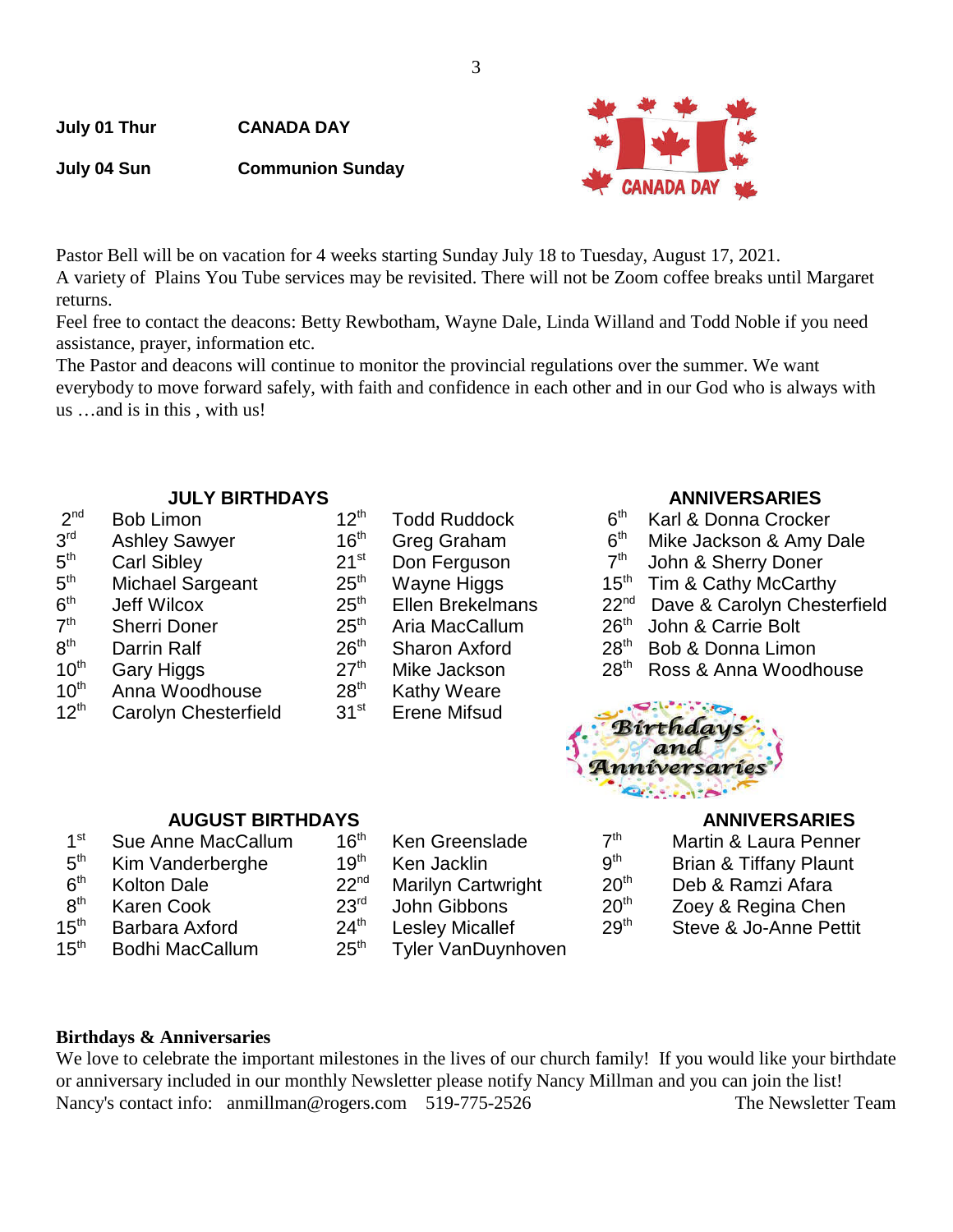Sunday, June 13, 2021 - A Plains Family Drive-by Farewell to Hazel Brekelmans as she prepares for her move to Alberta to join her family-Simon, Emily and her husband Kevin.



Prior to the drive-by, loving farewell wishes were expressed by Pastor Margaret Bell, to Hazel Brekelmans, on behalf of the church Deacons: Wayne Dale, Todd Noble, Chair, Betty Rewbotham and Linda Willand.



Hazel received a floral arrangement



In addition to a cheque from the church and Sunday School, other gifts presented to Hazel included a set of leather oak leave coasters, an oak leave key ring, a pair of Sunday School tee shirts - one grandchild size (for future use) and one Hazel's size, and a floral arrangement.





Participants waited outside the church for the organizers to get everything in place. The day was pleasantly overcast, with a comfortable breeze–a perfect day for such a Plains family fun event!

Taking part in the drive-by were twenty vehicles, including one jeep and one motorcycle.

It was obvious that Hazel was enjoying seeing friends and receiving so many well wishes, cards and gifts, as well as expressions of love for both herself and for her family-Simon, Emily and Kevin. We wish them all the best!

Kim and Sherry Graham, aboard their 2005 Harley Fatboy motorcycle.

4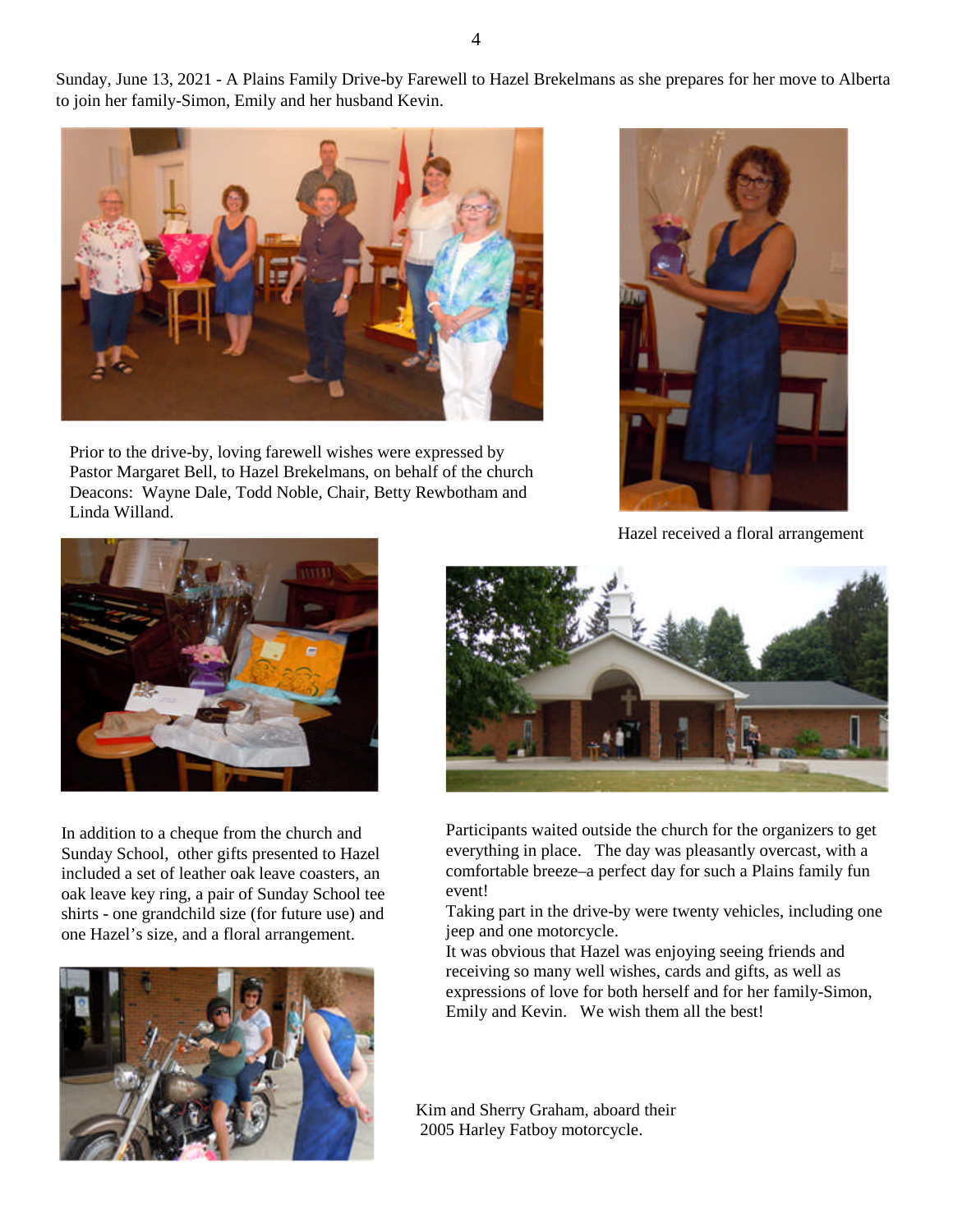



A huge heartfelt **thank you** to my Plains family. It meant so much to me to see

everyone at the drive through on Sunday (June 12, 2021). I look back fondly on all the fun times and how I got teary eyed on all the hymns I loved to sing but could never make it through without crying.

All the chaotic pageant rehearsals, but when it came to performance night the kids always did an amazing job. So much fun.

You are all very special to me and I am so grateful for all the love and support I received in happy and sad times. A special **thank you** to Margie for keeping me on the right path with her wise words and a shoulder to lean on when I needed it.

The gifts were wonderful and so appreciated. **Thanks** again for everything.

I will just say bye for now because I will be back. Lots of love, **Hazel Brekelmans** 



# **GRADUATE:**

Carter Ruddock has graduated Grade 8 from Eva Circe Cote Public School. He will be attending East Elgin Secondary School in Septemer. Carter is the son of Todd and Kelly Ruddock and grandson of Malcolm and Donna Rust.



In early June Plains Church, along with several other churches and organizations in St. Thomas, received a request regarding Grace Café, and it's need for assistance to be able to continue its valuable service while taking a much earned "break" for a week in early July. On June 9 the Ladies Aid sent a cheque for \$100 to Holy Angels Outreach for their project of providing food to many in the community during the week that Grace Café will be closed. A further \$500. will be forwarded to Grace Café upon their resumption of operation.

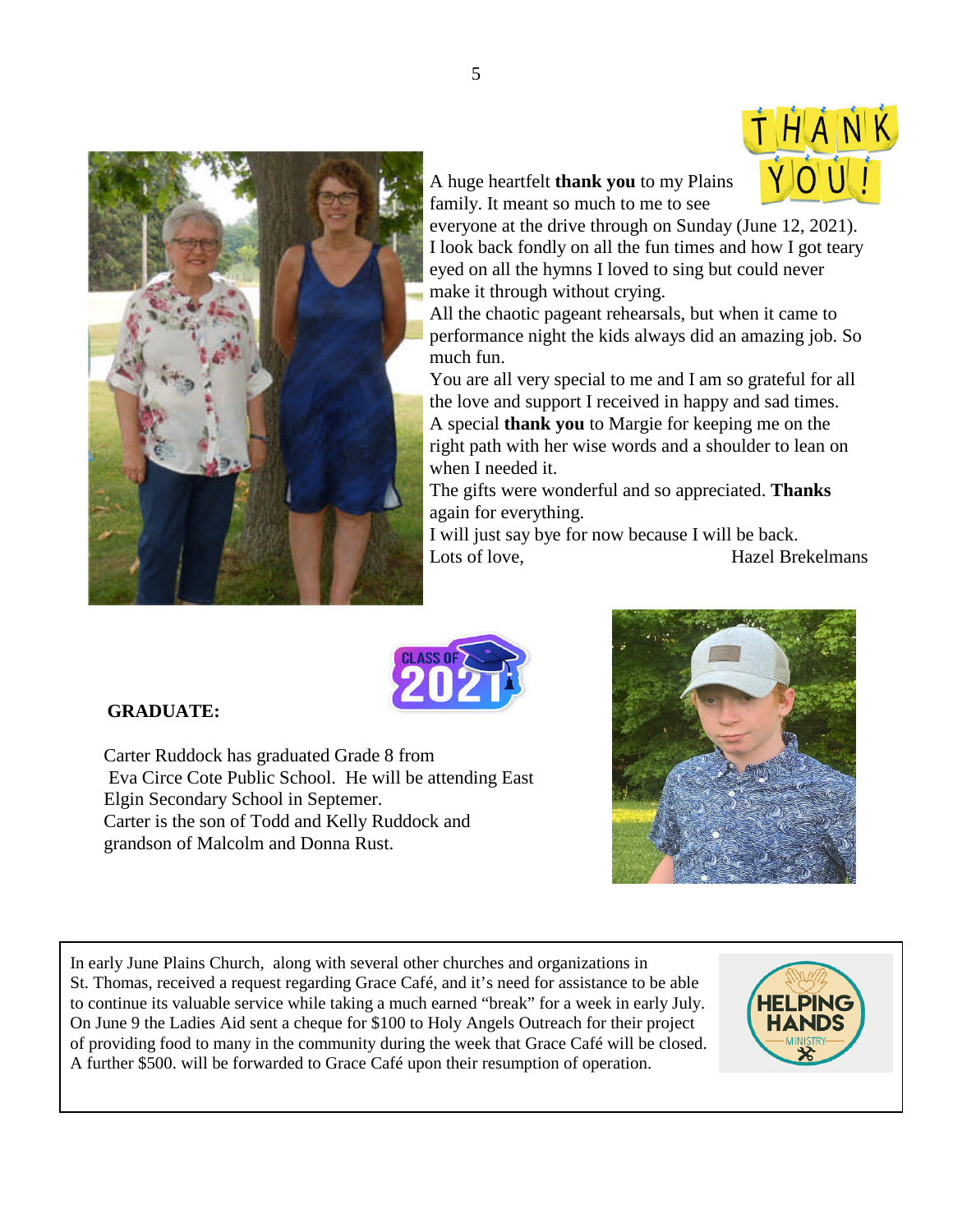# **FIRST YARMOUTH (PLAINS) BAPTIST CHURCH Financial Statement as of 30th of June, 2021**

|                               | <b>General Fund</b> | <b>Missions</b> | <b>Communion Fund Sunday School</b> |      | <b>Totals</b> |
|-------------------------------|---------------------|-----------------|-------------------------------------|------|---------------|
| <b>Income</b>                 | 47,672.36           | 1.723.52        | 1,626.00                            | 0.00 | 51,021.88     |
| <b>Expenses</b>               | 44,481.82           | 1,723.52        | 1,022.76                            | 0.00 | 47,228.10     |
| <b>Net Gain(Loss)</b>         | 3,190.54            | 0.00            | 603.24                              | 0.00 | 3,793.78      |
| <b>Balance end of 2020</b>    | 52,078.97           | <u>0</u>        | $(-69.27)$                          | 0.00 | 52,009.70     |
| <b>Balance as at 06/30/21</b> | 55,269.51           | 0.00            | 533.97                              | 0.00 | 55,803.48     |

**1. The General Fund shows a net gain as at the 3oth of June, 2021 of \$3,190.54. The net gain is partly due to the HST Rebate received in January, 2021 of \$4,135.28 from the renovation project in 2020. We are awaiting grass cutting bills for 2021.**

- **2. Missions income as at the 30th of June, 2021 totalled \$1,723.52. That amount has been forwarded to CBOQ and CBM. This amount is made up as follows: CBOQ - General Budget - \$917.50; CBM General Budget - \$459.02; Sharing Way - \$117.00, and \$230.00 for World Food Crisis.**
- **3. The Communion fund had a net gain as of 31st of June, 2021 of \$603.24. The 2020 deficit in the Commuion of (-69.27) was deducted from that balance giving balance in the Commuion Fund of \$533.97.**
- **4. There have been no designated Sunday school donations in 2021.**
- **5. The Special Projects/Future Projects Fund has income of \$1,856.90 to date. Expenses to date total \$1,059.62, leaving a balance of \$797.28 in the Special Project Fund. Donatons in memory of Betty Graham for that fund totalled \$75.00, in memory of Ray Martin totalled \$485.00, and in memory of Helen (Peg) Bell totalled \$20.00.**

**Once again, I would like to personally thank the wonderful people of Plains who continue to make sure their donations arrive at my home office, either by mail, drop off, PAR, or etransfer. "Great is thy faithfulness!" Thank you so very much!! Enjoy the warm summer months. Respectfully submitted,**

**Shirley E. Dale Treasurer STAY SAFE AND STAY HEALTHY!**

**The email address to send e-transfers to, is: northridgesd@gmail.com** Mailing Address: 44694 Fruit Ridge Line, R. R. # 5, St. Thomas, ON N5P 3S9 **Thank you for your financial support**



Camping at Springwater is tentatively booked for **June 22-26th, 2022.**



How do you get a Canadian to apologize? You step on their foot.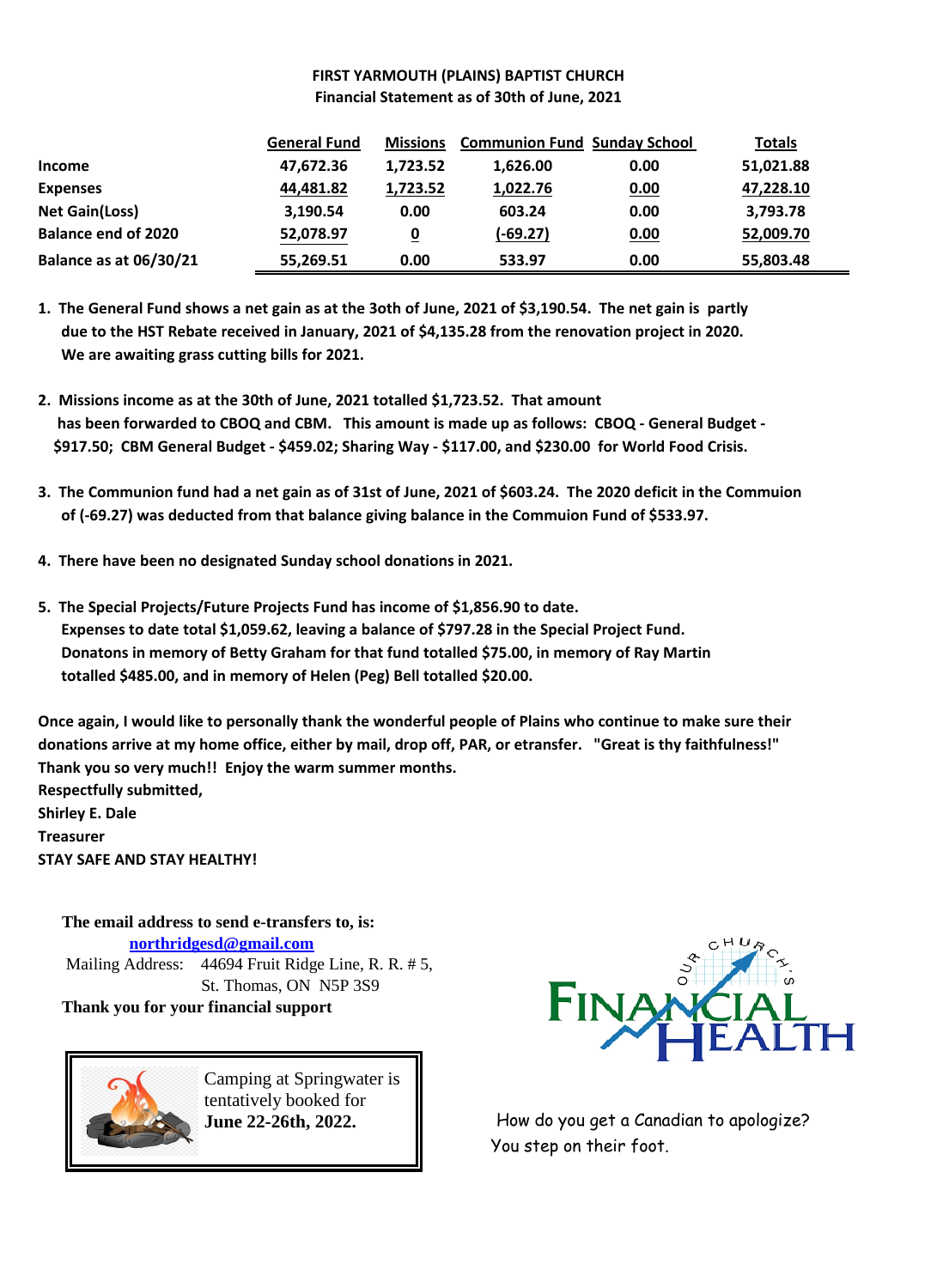### **Pastor's Page**



### Greetings, my friends!

On Friday, June 25 I returned to the Memorial Arena for the second time to receive a second Pfizer vaccine. I didn't have any 'after effects' unless you count a feeling of 'relief' as one! I am relieved that I have done what can be done on my part to protect others and myself from the covid-19 virus. I'm also feeling very pleased that everyone from Plains that I've talked to has had their first vaccination and will very soon get a second one! It is also great to hear that there have been few people who have felt any lingering side effects from getting the shots. As we spread the news about vaccinations, hopefully we encourage and inspire others to take the plunge in order to speed up the return to more normal activities, like worshipping together at our church!

On June 17 we resumed taping of services in the sanctuary after being shut down by a provincial lockdown for 11 weeks. It was heartwarming to receive answers from the choir to my email inviting them to return to the taped sessions. "Looking forward to it" and "I'll be there" messages made my heart smile. Phyllis got to try out the

Church's new camcorder, using it for Hazel's Good-bye Drive- By on June 13 and for the June 20 and June  $27<sup>th</sup>$  worship services.

I know that you are wondering if we will be able to resume public Sunday morning worship soon. I certainly hope that we will be able to resume services "in house" in the Fall. We've learned over the past few strange months that this virulent virus is not going down without a Fight. But with faith in the Good Lord and trusting the wonderful and brave people who are doing their utmost to keep us keeping on**,** we will get there!

The past 15 months have presented big challenges for many, many people on a number of fronts. End of June is normally School Graduation Time. I want to take a moment to congratulate and celebrate the children, youth, adult learners and teachers who have completed their year + of schooling under less than favorable circumstances. It's been tough for many kids to work online and harder still not to be hanging out with their friends or taking part in extra- curricular activities. Several members of our Plains family are graduating from Public to High School, High School to University or into the wider world as University Grads! Graduation ceremonies, proms and other ceremonies usually shared with family and schoolmates though curtailed by Covid does not mean that the work you've accomplished and the milestones achieved mean less. Indeed, they should mean MORE, because of the challenges you've overcome, the new things you've learned about yourself, and the life lessons that this time have taught, like the importance of relationships, family love and standing with those who are seeking justice.